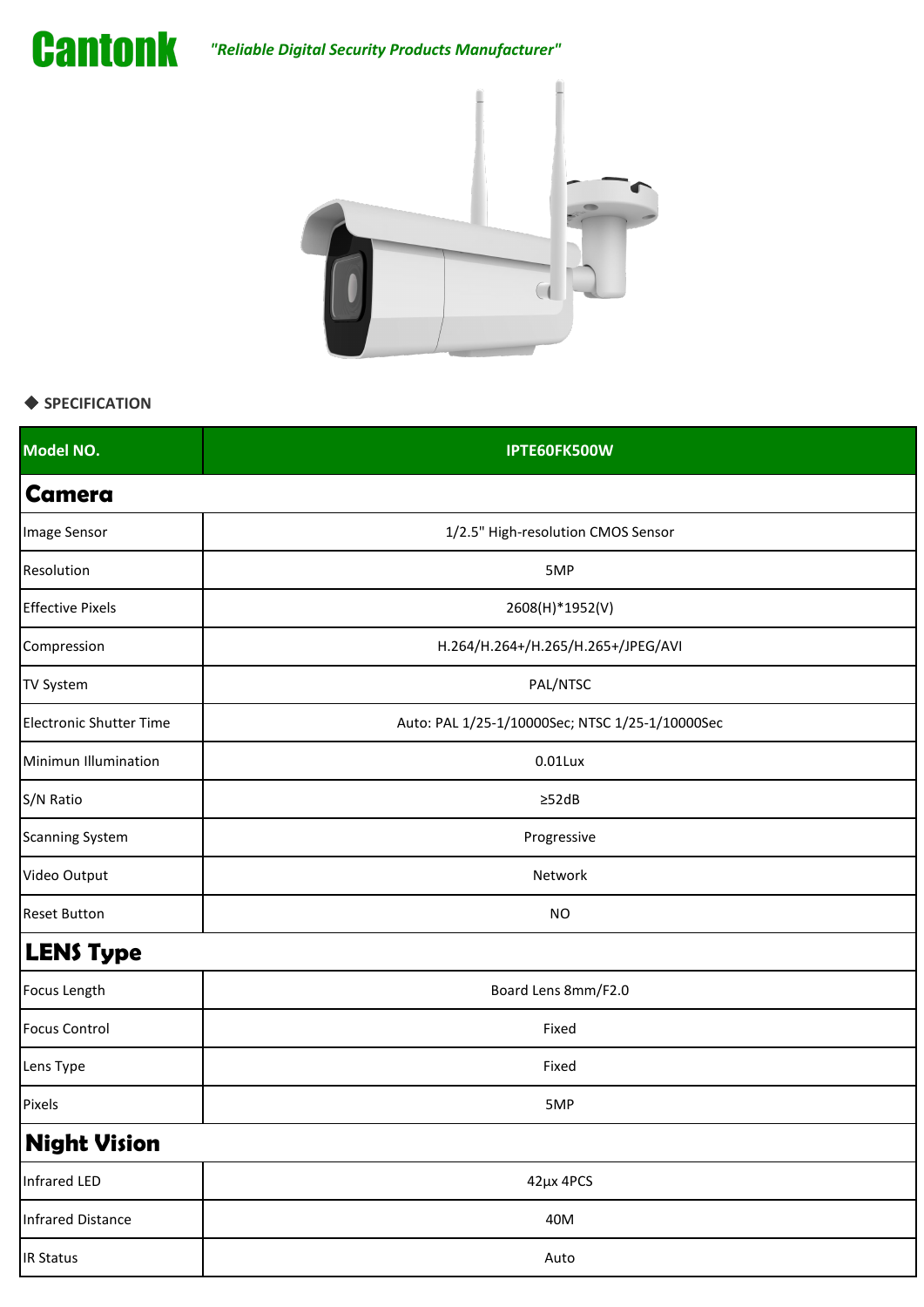| IR Power On             | Auto                                                                                          |
|-------------------------|-----------------------------------------------------------------------------------------------|
| <b>Network</b>          |                                                                                               |
| Ethernet                | RJ-45 (10/100Base-T)                                                                          |
| Protocol                | TCP/IP, ICMP, HTTP, HTTPS, FTP, DHCP, DNS, DDNS, RTP, RTSP, RTCP, NTP, SMTP, UDP              |
| <b>ONVIF</b>            | <b>ONVIF</b>                                                                                  |
| P <sub>2</sub> P        | YES, Support QR Code                                                                          |
| POE                     |                                                                                               |
| Video Delay             | 0.3S (Within the Lan)                                                                         |
| Main Stream 1           | 2592*1944@20fp<br>2560*1920@20fp                                                              |
| Main Stream 2           | 2560*1440@30fp                                                                                |
| Main Stream 3           | 1920*1080@30fps                                                                               |
| Sub Stream 1            | 720*480@20fps<br>720*480@30fps                                                                |
| Sub Stream 2            | 352*288@20fps<br>352*288@30fps                                                                |
| Sub Stream 3            |                                                                                               |
| Tri Stream              |                                                                                               |
| <b>IE Brower</b>        | IE8-11, Google Chrome, Firefox, Mac Safari                                                    |
| <b>Smart Phone</b>      | iPhone, iPad, Android, Android Pad                                                            |
| <b>Wireless</b>         |                                                                                               |
| Antena                  | 3dbi                                                                                          |
| Hotspot                 |                                                                                               |
| Wi-Fi                   | Wi-Fi(IEEE802.11b/g/n),2.4Ghz                                                                 |
| <b>WIFI Range</b>       | No obstacles 300m Max.                                                                        |
| <b>Camera Features</b>  |                                                                                               |
| Day/Night               | Color/ B&W (IR-CUT)                                                                           |
| Image Config            | Saturation/Brightness/Contrast /Sharpness, Mirror, 3D NR, White Balance, FLK(Flicker Control) |
| <b>Corridor Pattern</b> | Support                                                                                       |
| ROI                     |                                                                                               |
| Defog Mode              | Support                                                                                       |
| <b>BLC</b>              | Support                                                                                       |
| <b>HDR</b>              |                                                                                               |
| <b>WDR</b>              |                                                                                               |
| <b>Motion Detection</b> | Support                                                                                       |